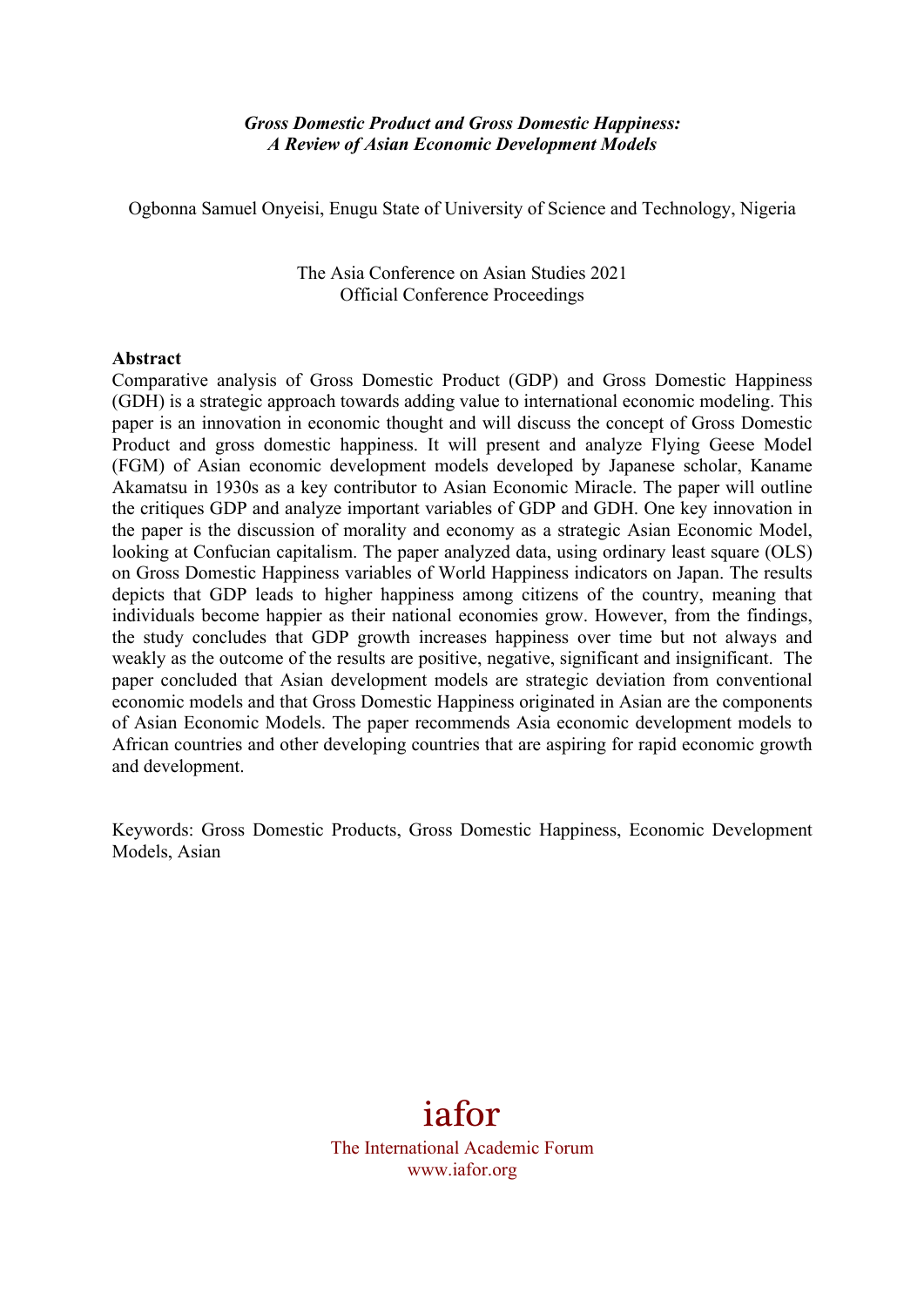# **Introduction**

Over the years, economists have started reconsidering the preconceived notions and theories about gross domestic product (GDP). One major theory that is springing up is the concept of gross domestic happiness (GDH) which originated in Asia. GDH theory is somewhat intended to fill the gap GDP theory has created. It has also somewhat originated in Asia economic development concept of shared growth which is embedded in Flying Geese Development Method, an Asian economic development models developed by Japanese scholar, Kaname Akamatsu in 1930s. Shared growth is an innovative theory, different from economic theory of classical and neo-classical economics. Shared growth is the modern theoretical application of inclusive economic growth. Gurría (2014), asserts that the OECD's vision for inclusive growth is about win-win policies that combine strong economic growth with improvements in all those aspects of life that matter for people's wellbeing – good health, jobs and skills, and a clean environment, which means improving these outcomes for all countries, all regions and all citizens.

The emerging economies in Asia based on shared growth concept depict a successful application of inclusive growth theory. Flying Geese development model is an important component of Japanese economic history which promoted the economic development of Japan and Asia economies. In essence, Flying Geese Model depicts the development pattern of economic and industrial evolution in Asia and important theory of modern Japanese economic history. Modern Japanese economic history can be dated back to 1600 when Tokugawa Ieyasu emerged as the most powerful warlord in Japan. This period, according to Kodansha International (1995) is called the Edo-Period Economy which sprang from 1600- 1868 and was a period of increased agricultural production, urbanization, restricted foreign trade, and the growth of big enterprises such as Mitsui and Sumitomo. Another important period of modern Japanese economic development history was between 1868 and 1945, known as Meiji Restoration Period when Japan experienced growth of a large education population, a surplus of labor in agricultural sector, a highly monetized economy controlled by wealthy and capable merchant class, and large samurai class, capable of filling leadership and administrative positions. The major characteristic of Meiji period as regard Japanese economy are: industrial and economic modernization, private sector development efforts of *Zaibatsu* ( major corporation like Mitsui, Mitsubushi, Sumitomo, Yasuda, etc), the development of the factors of production, industrial growth, and problem of Japanese economic growth such as income inequality, the Japanese depression of 1920, Tokyo Earthquake in 1923, financial crisis as a result of major bank failures, and worldwide depression of 1930-31 as result of US stock market crash, the Manchuria incident which led to Sino-Japanese War of 1937 and Japanese entry into World War II. Years preceding 1920s were defining periods for Japanese economic and technological growth and development as demonstrated in her success in Russo-Japanese War, WW1, and involvement in WWII (Kodansha International, 1995).

Most experts in economic history of Japan believe Japan entered the WW 11 in order to assert itself as world economic and technological power and also to protect Asia continents from economic dominance of European and American powers. Japan played significance role to protect Asia from experiencing the type of balkanization European did in African continent. She has also fought for against racial discrimination and domination. Referring to the outcome of Versailles Peace Conference of January 18, 1919, Bix stated that Japanese Press reported how disappointed Japan was for the rejection of its proposal on racial equality, and dispute over Japan's wartime seizure of Shandong Province in China (Bix, 2000).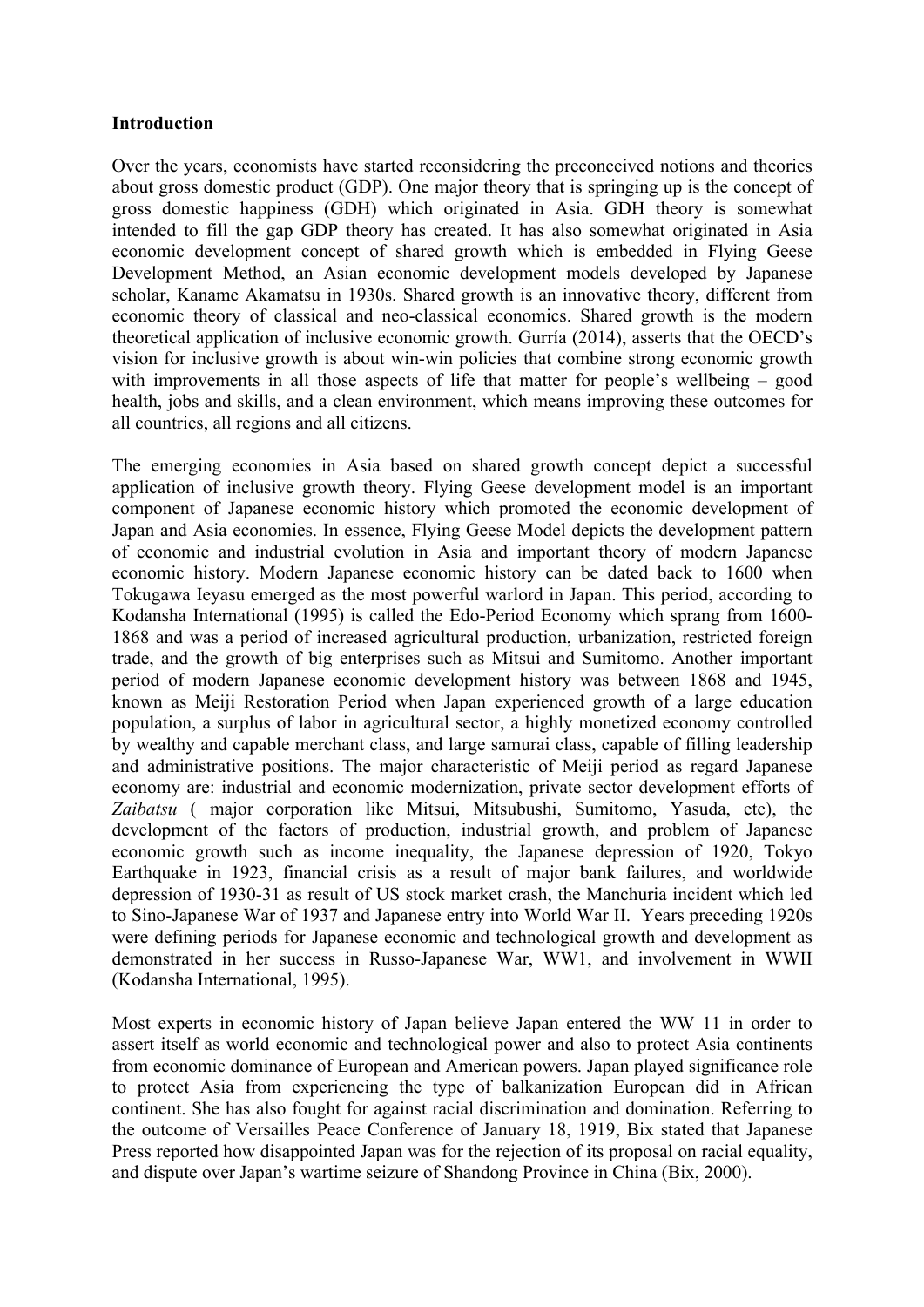Moreso, reflecting on what happened in the global economy from 1930, such as great depression, we can assume Japanese was thinking ahead of time with the publication of Flying Geese Economic Development Theory Document in 1930. It is obvious Flying Geese theory preceded the Bretton Woods System and the use of Gross Domestic Product as a modern measurement of economic activity and growth. Jhingan (2011) outlines six characteristics of modern economic growth as investigated by Prof Simon Kuznets in his theory in 1934. First of GDP characteristics is high rate of growth of per capita products and population; second, is the rise in productivity; third, is high rate of structural transformation; fourth, is urbanization; fifth, is the outward expansion of developed countries; and sixth, is international flow of men, goods, and capital. This paper will look at Global GDP indicators and Asian ranking, the GDP measurement and per capita income, the Global GDH indicators and Asian ranking, literature reviews on Asian Economic Development, looking at flying geese model of development FGM, theory of morality and economy. In the methodology, it will look at the relationship between GDP and GDH, using statistical techniques and World Happiness Report data on Japan. The results of regression analysis will be presented and the finding will be discussed. The paper will be concluded with recommendations.

# **Global GDP Indicators and Asian Ranking**

GDP indicators outlines the variables include in its measurement. It measures products and services produced in a given country with a specific period, such as annually. When GDP is used to measure ranking of countries in global economy, United States is a leader. Flying Geese Pattern is focused on technological development of South East Asia with Japan as a leading nation.

Even before the establishment of Bretton Woods System and the use of GDP as economic measurement, Japan development experts like Kaname Akamatsu have foreseen a need for shared economic growth concept through technological transfer among nations as most sustainable economic development. In his admiration of Japan economic development approach, Kuznets opined that the outward expansion of developed countries (DC) contributed immensely in promotion of modern economic growth, even though majority of least developed countries (LDCs) failed to take advantage of the spread with the exception of Japan (Jhingan, 2011).

Japan is a success story of country, moving from being developing country to become a world power after defeating Russia in 1904- 1905. Describing the war that change the international status of Japan, Bix (2000), said that the two major wars fought in Meiji's name are against Ch'ing China in 1894- 95 and Czarist Russia in 1904-5 which altered the conditions of Japanese national life and changed the international environment surrounding Japan. The significance of Japanese victories in these wars is the demonstration of Japanese technological and industrial prowess, depicting a country that was willing to move from the committee of developing countries to join the developed league. The history of modern economic development of Japan can somewhat be linked to Flying Geese Method, the source of Japan version of gross domestic happiness (GDH) and share economic growth. Flying Geese is the pattern of economic development which centered on increasing economic wellbeing of the citizens or the happiness of the citizens and the promotion of shared growth between Japan and other Asian countries.

Looking at the global indicator, as outlined by the World Bank (2020), United States is the highest country in term of GDP. It has 24 percent of the global GDP, followed by China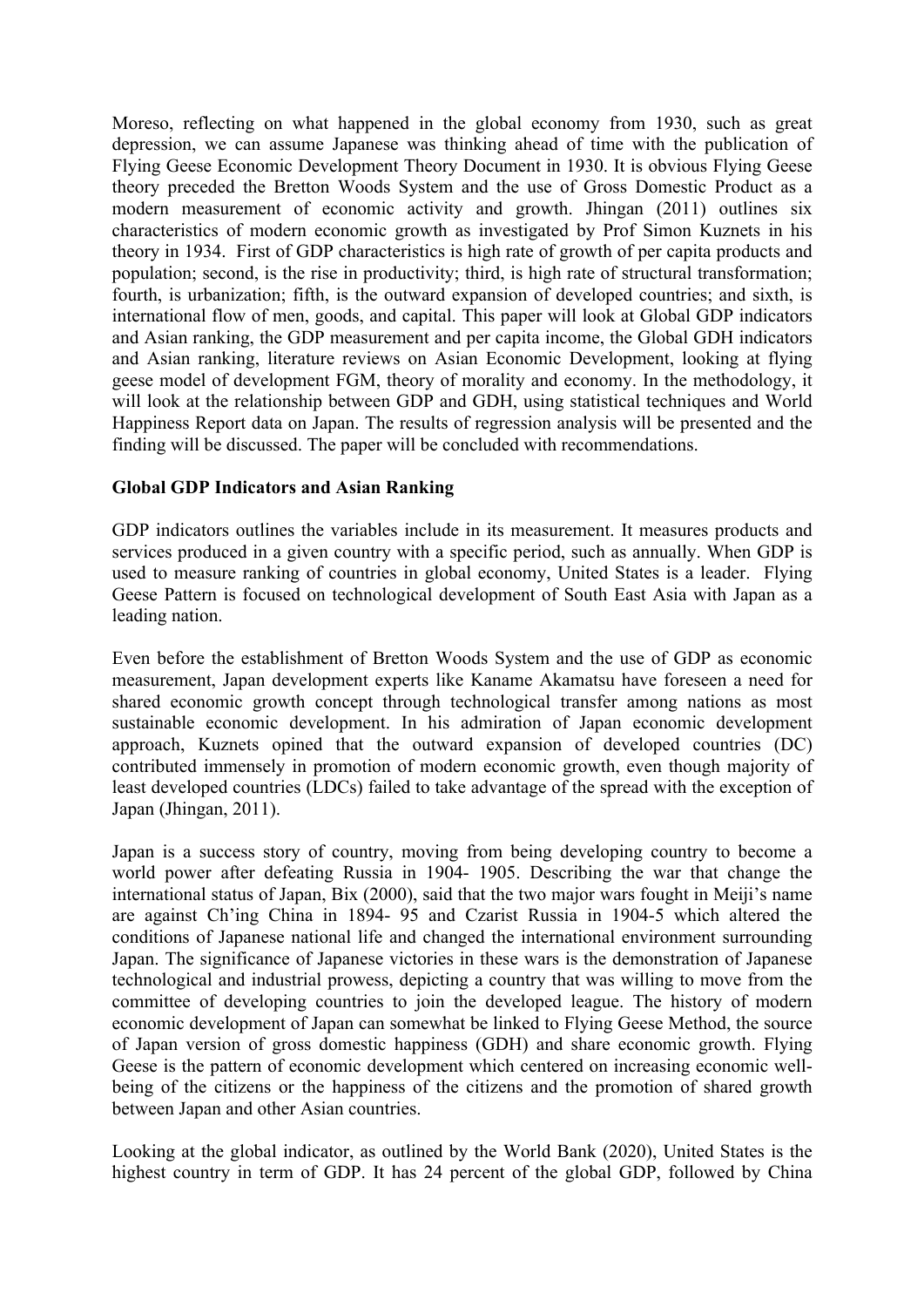(16.34 percent), Japan (5.7 percent), Germany (4.4 percent), and India (3.2 percent). From six to ten global largest economies have 12.67 percent. Eleven to fifteen global largest economies have 8.43 percent. Sixteen to twenty-five have 7.9 percent. The remaining 168 countries have 16.80 percent of global GDP. China, Japan, and India belong to first five. Only Japan belongs to this group in last few decades. There is no single African country in the first  $10<sup>th</sup>$  largest economy. Nigeria was number 25 in the first 25 largest global economies in the GDP measurement. The ranking depicts the sources and increasing of global economic inequality as result of GDP measurement. See above figures in chart one.

# **SHARES OF GLOBAL ECONOMY IN GDP** 25 Largest Economies and 168 Others



Chart 1: Share of Global GDP

Source: World Bank (2020)

# **Global GDH Indicators and Asian Ranking**

It is somewhat difficult to state the origin of Gross Domestic Happiness (GDH)'s economic theory or measurement. However, we can assume that GDH sprang from the critiques of GDP or as a result of gap created by GDP measurement. Obviously, the official national policy of GDH can be linked to Bhutan, whose King Jigme Singye Wanchuk proclaimed the replacement of GDP to GDH as its national measurement in 1972 ( Karabell, 2014). Karabell identifies booming research interest in GDH and states the Bhutan's definition of happiness is different from the definition of happiness in the Western scholars. In his view, what differentiate Western happiness and Bhutan happiness is the concept of individual happiness and collective happiness. Bhutan renounced GDP's economic theory based on output. According to Wanchuk, as stated in Karabell (2014), "The true forms of wealth are a ravishing environment, vibrant health, strong communal relationships and meaning in life and freedom to have free time." Karabell states that Wanchuks assertion is acceptable in Bhutan and sounds wonderful but it comes at the cost of renouncing growth and output, which are the core of the modern economic systems of the rest of the world. In essence, Bhutan's national policy in replacing GDP with GDH is just a replacement of output to happiness which in economic sense has less impact on other country outside Bhutan.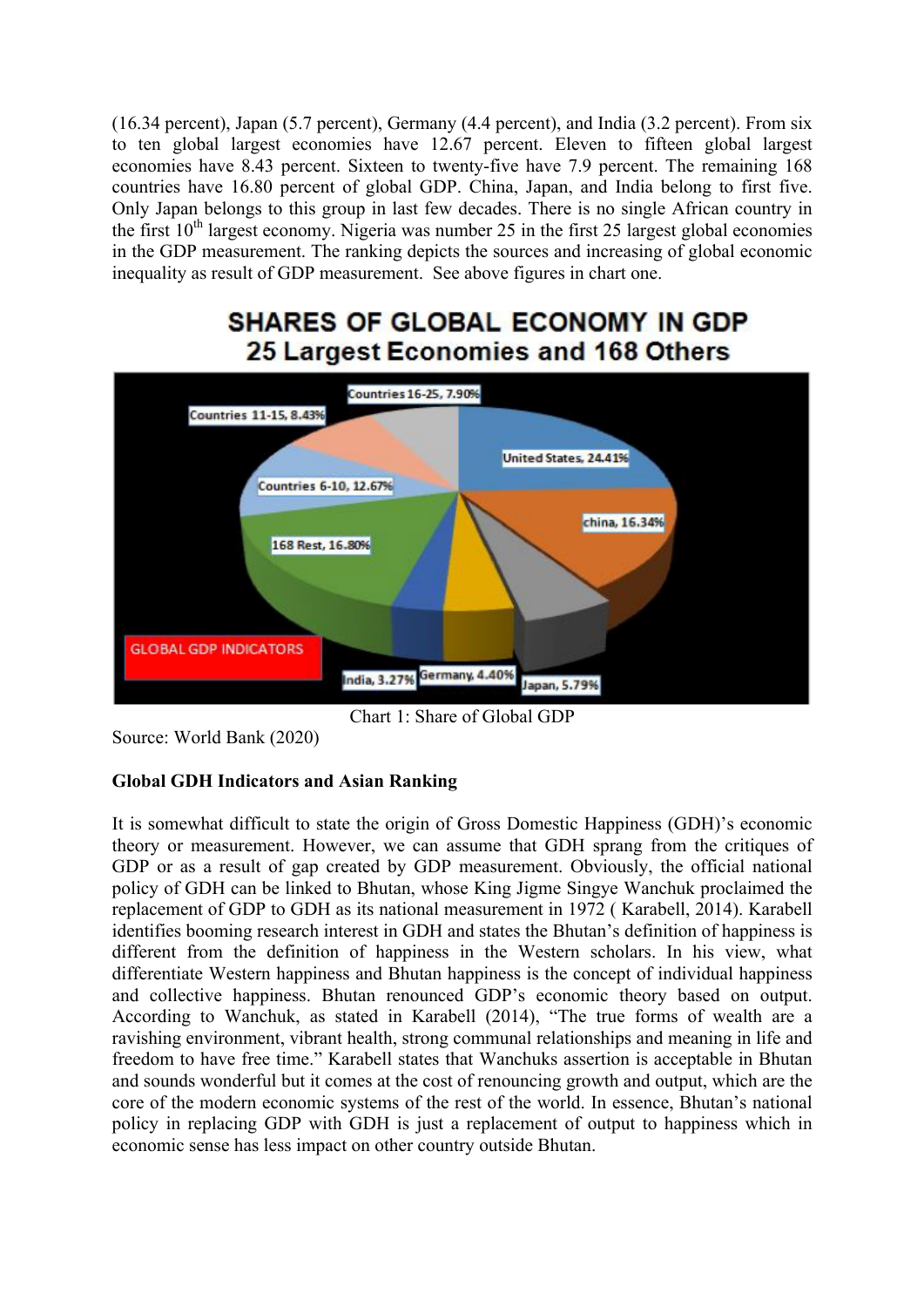To discuss GDH holistically is to compare GDP's measurement of individual output, such as per capita income and collective happiness of the citizens of a particular country or a economic region, such as the impact of Flying Geese economic model in the South East Asia region. The region has experienced unprecedented economic growth and development which has moved many people out of poverty within a shortest timeframe recorded in human history.

Gross Domestic Happiness concept is somewhat the source of East Asia economic miracle which has been in existence even before Bhutan proclaimed it as its economic measurement yardstick. GDH is a marriage between morality and economy which agree with the critiques of GDP measurement. Zachary Karabell in his book, "The Leading Indicators," published in 2014, refers to early critique of Gross National Product by Robert Kennedy in 1968. Other critiques of GDP which favor the concept of GDH and somewhat promotes its ideology are: Alan Krueger, Nicolas Sarkozy, Jawaharlal Nehru, Paul Romer, Paul Krugman. In 1990, World Value Surveys brought European and American scholars together to conduct surveys in more than a hundred countries about peoples' experience, beliefs, and happiness. Nicolas Sarkozy, former French President, convened a high-level commission whose member includes: Joseph Stiglitz, Amartya Sen, and Jean-Paul Fitoussi, with the explicit mandate to rethink GDP as the measure of all measures and replace it with something akin to what that sixteen-years old Bhutanese King had set in motion in 1972. According to Sarkozy, at the inauguration of the commission, "I hold a firm belief we will not change our behavior unless we change the ways we measure our economic performance. Jawaharlal Nehru, a former Indian Prime Minister spoke for a different set of principles and metrics that could guide national success than GDP. Paul Romer, a Noble Prize winner in economics, said that preparing his Noble Lecture in 2018 prompted him to think about progress gap in the America, and his worrying trends, such as a decline in life expectancy, rising deaths of despair from suicides and drug overdoses, falling rates of labor participation for adults in their working years, growing wealth gap and increasing inequality. In his critique of GDP measurement stated that progress is not just economic growth but should also be seen in measures of individual and social well-being.

Even though the concept of GDH measurement originated from Bhutan, Japan is a success story on how a country can achieve economic success, ignoring the main idea of Western economic thinking, such as GDP measurement. According to Paul Krugman, in his book, "The Return of Depression Economics and Crisis of 2008," stated that there were two sides of why Japan was successful. One side explained the growth as a product of good fundamentals, such as excellent basic education and high savings and manufacturing of highquality products at low cost. The other side was that Japan had developed a fundamentally different economic system, a new and superior form of capitalism.

A very comprehensive recent study of happiness among nations was done by Mark Travers, an author and psychologist, who made reference to work done by Helliwell, J.F., Richard Layard, Jeffrey Sachs, and Jan-Emmanuel De Neve, in the World Happiness Report 2021 and published by United Nations' s Sustainable Development Solutions Network. Travers outlines three insights that can be used to measure happiness in every country, such as benevolence, employment, and psychological well-being.

Travers's data depicts that people are happier in societies where there is a high degree of trust between people, with reverence to research which states that benevolence carries more than twice as much weight as what would be expected from doubling one's annual salary. On the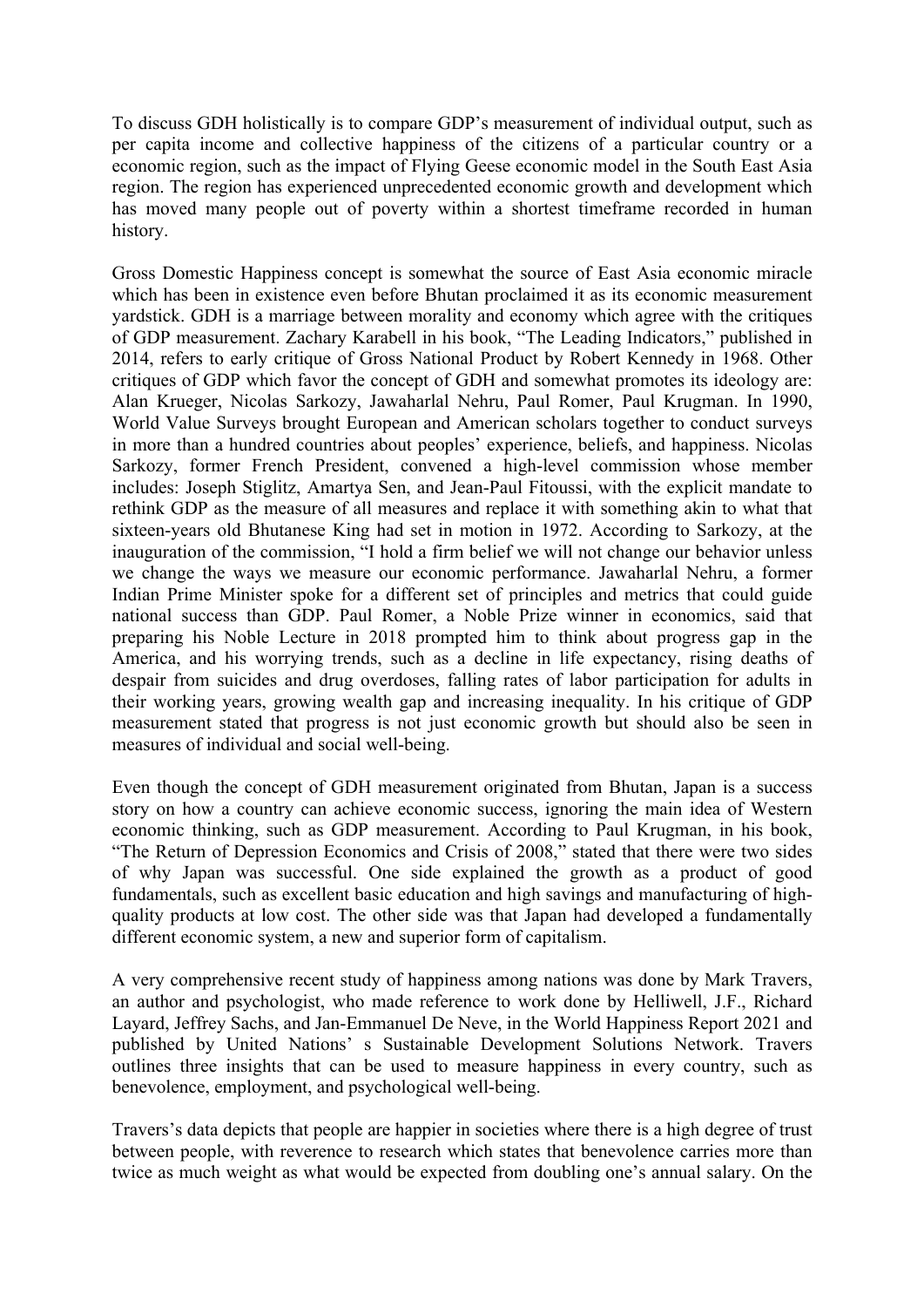third indicator, Travers data analyzed what makes people happy at work by investigating 11 characteristics, such as: feeling like we achieve our goals at work; having a clear sense of purpose; feeling appreciated; feeling a sense of belonging; having time and location flexibility; working in an inclusive and respectful environment; learning at work; having a manager who helps us succeed, being paid fairly; feeling supported; and trusting our colleagues. He quoted Helliwell et al research which found that the top four drivers of workplace happiness were belonging, flexibility, inclusiveness, and purpose and that having a helpful manager was the characteristic least correlated with workplace happiness.

| Country            |                | <b>Ranking Country</b> | <b>Ranking</b> |
|--------------------|----------------|------------------------|----------------|
| <b>Finland</b>     | 1              | Canada                 | 11             |
| <b>Denmark</b>     | $\overline{2}$ | Australia              | 12             |
| <b>Switzerland</b> | 3              | <b>UK</b>              | 13             |
| Iceland            | 4              | <b>Israel</b>          | 14             |
| Norway             | 5              | <b>Costa Rica</b>      | 15             |
| <b>Netherlands</b> | 6              | Ireland                | 16             |
| Sweden             | 7              | Germany                | 17             |
| <b>New zealand</b> | 8              | US.                    | 18             |
| Luxembourg         | 9              | <b>Czech Republic</b>  | 19             |
| <b>Austria</b>     | 10             | <b>Belgium</b>         | 20             |

Table 1: Global Gross Domestic Happiness Ranking Source: United Nations World Happiness Report (2020)

| <b>ASIA GDH INDICATORS AND RANKING</b> |                       |                         |  |  |  |  |
|----------------------------------------|-----------------------|-------------------------|--|--|--|--|
| Country                                | <b>Global Ranking</b> | <b>Regional Ranking</b> |  |  |  |  |
| <b>Taiwan</b>                          | 24                    | $\overline{1}$          |  |  |  |  |
| <b>Singapore</b>                       | 32                    | $\overline{2}$          |  |  |  |  |
| <b>Thailand</b>                        | 54                    | $\overline{3}$          |  |  |  |  |
| Japan                                  | 56                    | $\overline{4}$          |  |  |  |  |
| <b>Philippines</b>                     | 61                    | 5                       |  |  |  |  |
| South Korea                            | 62                    | 6                       |  |  |  |  |
| <b>Mongolia</b>                        | 70                    | $\overline{7}$          |  |  |  |  |
| <b>Hong Kong</b>                       | 77                    | 8                       |  |  |  |  |
| Vietnam                                | 79                    | 9                       |  |  |  |  |
| <b>Malaysia</b>                        | 81                    | 10                      |  |  |  |  |
| Indonesia                              | 84                    | 11                      |  |  |  |  |
| China                                  | 87                    | 12                      |  |  |  |  |
| <b>Nepal</b>                           | 89                    | 13                      |  |  |  |  |
| <b>Maldives</b>                        | 100                   | 14                      |  |  |  |  |
| Laos                                   | 105                   | 15                      |  |  |  |  |
| <b>Bangladesh</b>                      | 114                   | 16                      |  |  |  |  |
| Pakistan                               | 126                   | 17                      |  |  |  |  |

Table 2: Asian Countries' GDH Ranking Source: United Nations World Happiness Report (2020)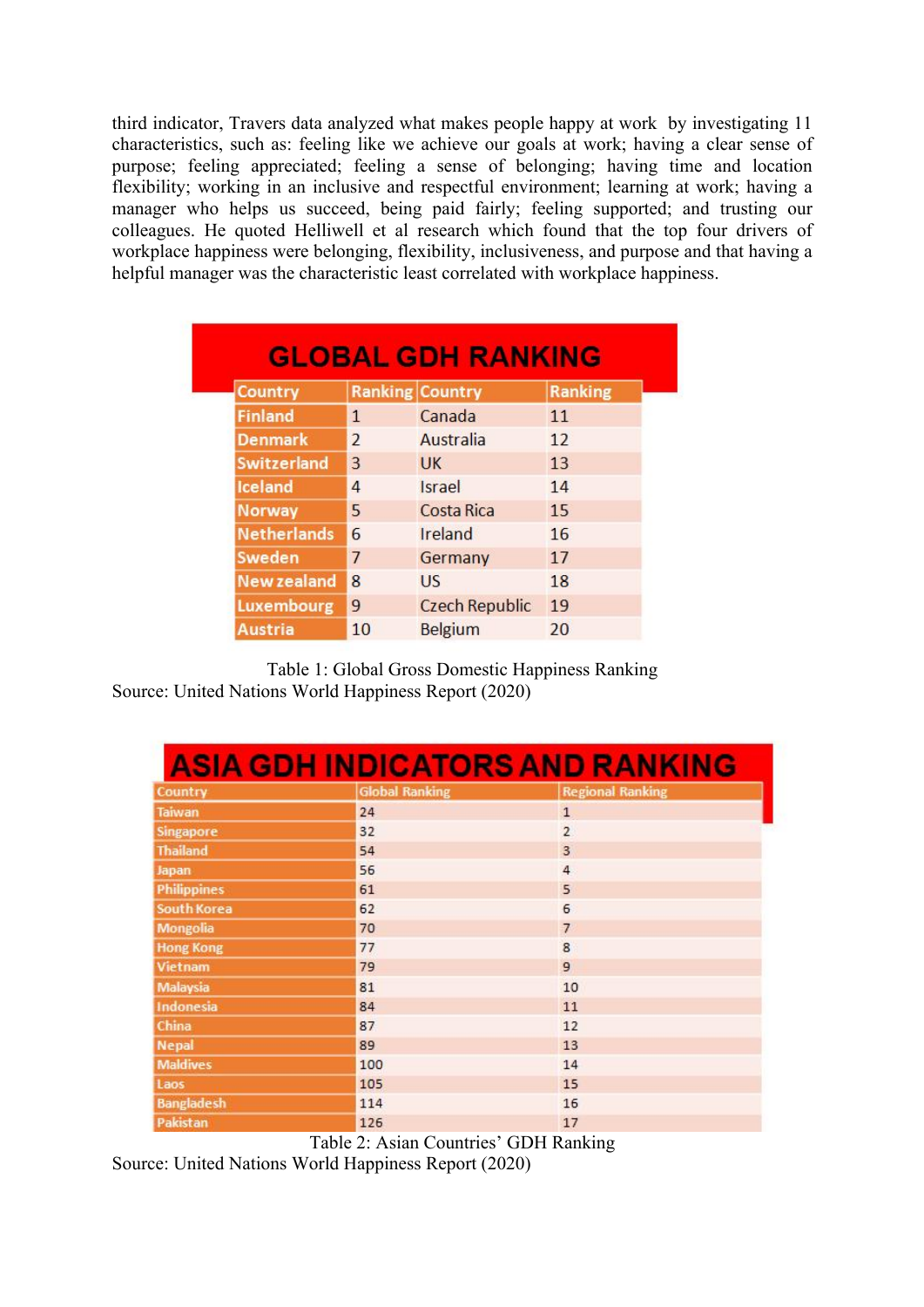In essence, Japan supposed to achieve high ranking looking at the three insights enumerated by Travers, especially as it relates to benevolence which is embedded in the moral education in Japan. According to global gross domestic happiness (GDH) ranking by World Happiness Report (2020), Finland has consistently over the years ranked first among ten countries, followed by Denmark, Switzerland, Iceland, Norway, Netherlands, Sweden, New Zealand, Luxembourg, and Austria. The next 10 happiest countries are: Canada, Australia, Uk, Israel, Costa Rica, Ireland, Germany, US, Czech Republic Belgium. Even though many Asia country is ranked among the highest 20. The US, which is first ranking in terms of GDP is number 18 in global ranking of gross domestic happiness.

In Asia ranking, however, Taiwan is the first, followed by Singapore, Thailand, Japan, Philippines, South Korea, Mongolia, Hong Kong, Vietnam, Malaysia, Indonesia, China, Nepal, Maldives, Laos, and Pakistan. China which is the largest economy in terms of GDP ranked number 12 in Asia and 87 in global index. Japan is number four in Asia and ranked 56 in global index while India which is the fifth global largest economy is not in the first  $15<sup>th</sup>$ happiest countries in Asia.

# **GDP Measurement**

One important concept of GDP measurement is the calculation of nominal and real GDP, through GDP deflator. Applying Blanchard model, the GDP deflator will help to explain the difference between nominal and real GDP. The GDP deflator shows the trends of price movement of the national economy and gives the average of output. Equation (1) depicts the relation which holds between nominal GDP, real GDP, and GDP deflator.

# $SY_t = P_t Y_t$  **Equation One**

Nominal GDP ( \$Y*<sup>t</sup>* ) is the sum of the quantities of the final goods produced times their current price. Real GDP  $(Y_t)$ , on the other hand, is constructed as the sum of the quantities of final goods times constant prices. Defining the price level as GDP deflator implies that a simple relation holds between  $Y_t$ ,  $Y_t$ , and P<sub>t</sub>.

GDP rebasing is the recent measurement of GDP. It is the inclusion of some variables earlier ignored in GDP calculation. GDP rebasing does not imply any increase in national income and productivity. Various schools of economic thought criticized GDP rebasing. According to them, GDP rebasing does not alter the current poor performance of GDP in terms of poverty reduction, unemployment and inequality. That is, if a family was poor before the rebasing, it remains poor; the fellow who did not have a job, remains without one; and our wide inequality between the rich (indeed very rich) and the poor persists. In short GDP rebasing does not change the much in economic basket however it does give us a more accurate picture of the current state of our economy. It presents a more credible and contemporary report of the state of sectors within the economy and overall activity within the economy.

Another critical area of debate is the concept of economic liberalization and global economic crisis. Former U.S President, Franklin D. Roosevelt in far back as 1938 criticized economic liberalization in his address to the US Congress. Roosevelt asserted that the truth is that the liberty of a democracy is not safe if the people tolerate the growth of private power to a point where it becomes stronger than their democratic state itself (Weeks, 2018). John Williamson,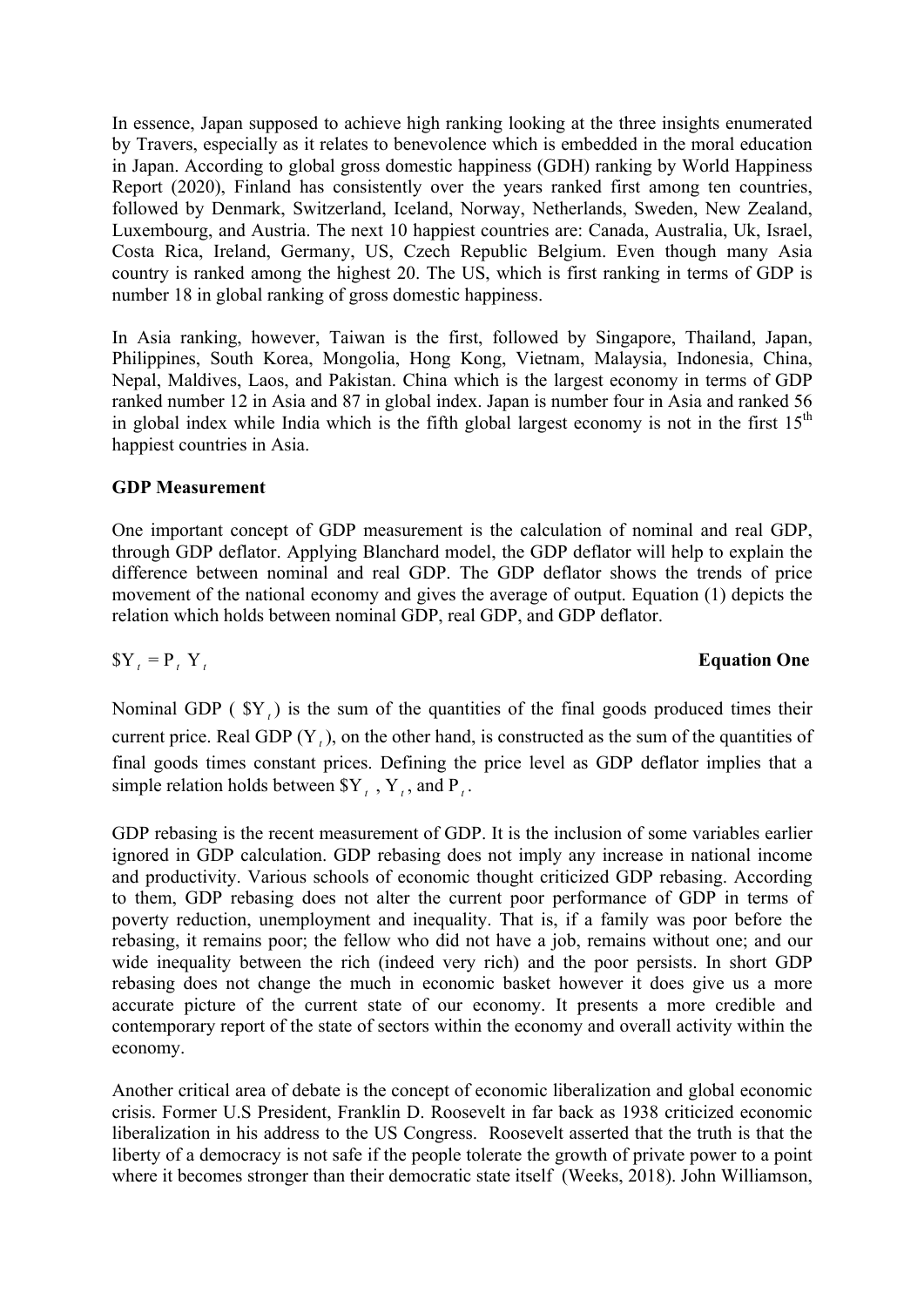the author of the "Washington Consensus," collaborated with President Roosevelt in his article published in Journal of Post Keynesian Economics, "The Strange History of the Washington Consensus." Oleg Komlik, quotes Williamson's article as an alternative to his theory , termed, "Ten Commandment" of Washington Consensus published in published in 1989. Ten Commandments listed budget deficits, redirection of public expenditures, tax reform, financial liberalization, unified exchange rate, quantitative trade restrictions, abolition of barrier to trade, privatization, and provision of secure property rights. In modern international economy, we can assert that international economic institutions, such as World Bank and International Monetary Fund are the vanguard of promotions of international economic liberation and integration. However, their regulatory and operational strategies called to questions after series of global economic crises. In October 2008, the United Nations General Assembly established a commission, headed by Joseph Stiglitz which other members includes economists from both developed and developing countries with mandate to proffer solution to current global economic crises and mechanism to detect future crises. The commission identify flaws in institutions, in policies, and in theories. The commission identified five sources of the crisis from 2008 to 2010, such as: Laissez Affaire of economic policy, international economic interdependence, growing Inequality, global imbalance in global aggregate demand, and inability to respond to shock and new bank regulations.

Per capita income, which is GDP divided by population is one component of human development index (HDI) of UNDP. Per capita is somewhat a major measurement flaws of citizen's wellbeing. Its contribution to individual citizen's happiness is yet to be accepted by many schools of economic thought. More so is the UN's World Happiness Report being published by Sustainable Development Solutions Network (SDSN). Even though the resolution was proposed by Bhutan, the country is not included in the ranking because most of the indicators being used in ranking relate to GDP and its components. In most recent World Happiness annual Report, most developing countries are in the least of happiness index collaborating the critique of the current measurement, especially the Gallup World Poll surveys. According to NoCamel Online publication, the results of 2021 World Happiness Report is being dominated by mostly European countries. In essence, any happiness indicator without Asian attributes will not yield globally accepted resulted. Asia is the melting point of gross domestic happiness because of its rapid and inclusive economic growth which originated from Japanese Flying Geese Development Model. See table one.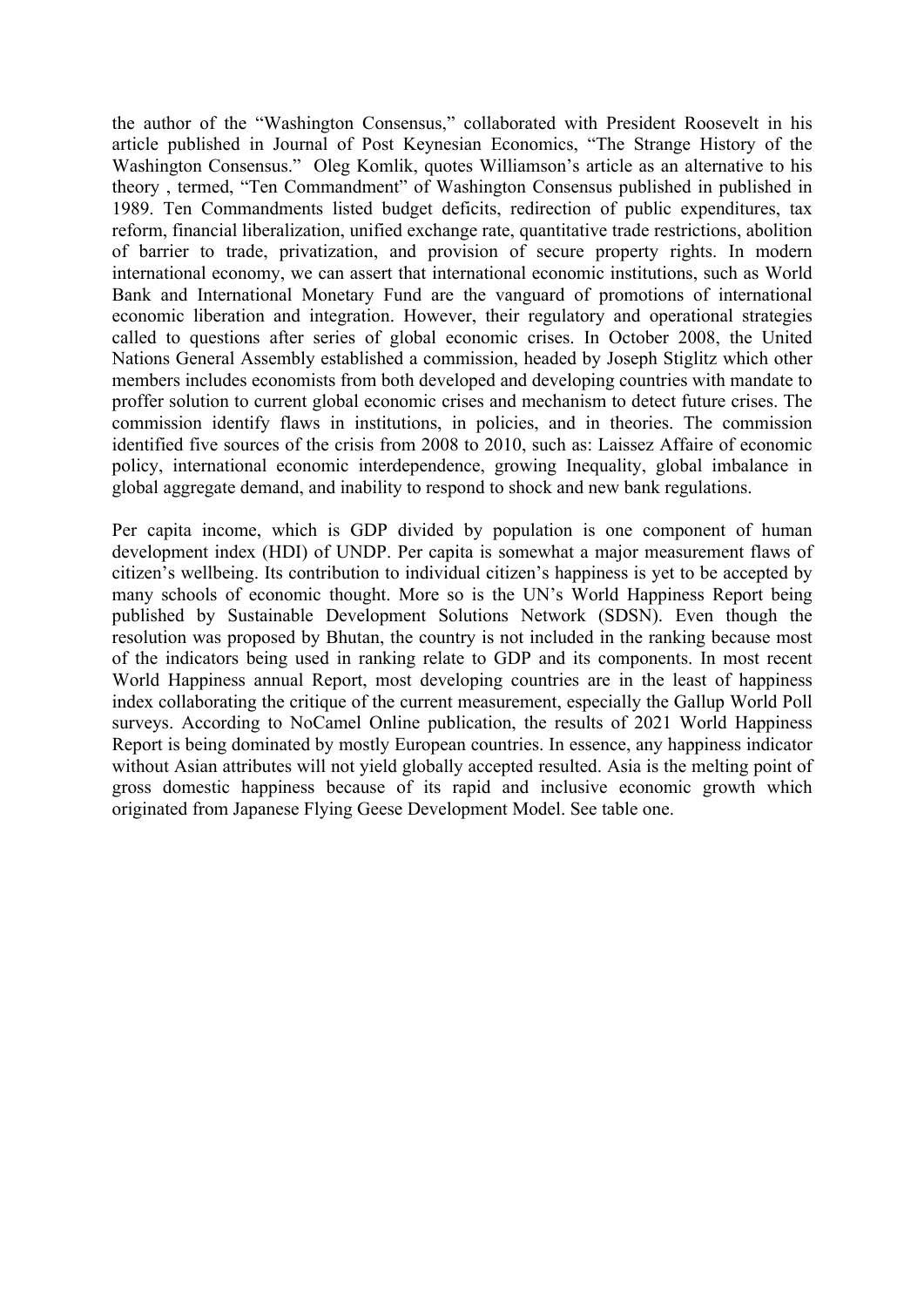| <b>GLOBAL GDP PER CAPITA AND POPULATION</b> |                           |               |                       |  |  |  |  |
|---------------------------------------------|---------------------------|---------------|-----------------------|--|--|--|--|
| Country                                     | <b>GDP Per Capita USD</b> | GDP (\$B,USD) | <b>Population (M)</b> |  |  |  |  |
| <b>Luxembourg</b>                           | \$109,600                 | \$68.61       | 0.63                  |  |  |  |  |
| <b>Switzerland</b>                          | \$81,870                  | \$707.87      | 8.65                  |  |  |  |  |
| Ireland                                     | \$79,670                  | \$399.06      | 5.01                  |  |  |  |  |
| Macao SAR                                   | \$54,510                  | \$26.35       | 0.69                  |  |  |  |  |
| Norway                                      | \$67,990                  | \$366.39      | 5.39                  |  |  |  |  |
| Qatar                                       | \$52,750                  | \$147.79      | 2.76                  |  |  |  |  |
| <b>United States</b>                        | \$63,050                  | \$21,427.70   | 331.05                |  |  |  |  |
| Iceland                                     | \$57,190                  | \$20.81       | 0.36                  |  |  |  |  |
| <b>Singapore</b>                            | \$58,480                  | \$337.45      | 5.7                   |  |  |  |  |
| <b>Denmark</b>                              | \$58,440                  | \$339.63      | 5.84                  |  |  |  |  |
| <b>Netherlands</b>                          | \$51,290                  | \$886.34      | 17.28                 |  |  |  |  |

Table 3: Global GDP per Capita

Source: World Bank (2020)

# **Flying Geese Model of Economic Development**

Even with many of its critiques, Flying Geese Model of economic development has continued to attract policy and academic discourses in Japan, Asia, and globally. One major critique of Flying Geese Modern is its association with the concept of "Greater East Asia Prosperity Sphere, " propaganda term used by the Japanese to legitimize Japan's expansion in Asia in the 1930s and 1940s or purely analytical descriptive account of changing international division of labor during the catching up process of late industrializing countries (Schroppel and Nakajima, 2002). What makes Flying Geese critiques irrelevant is intension to interpret the model with western preconceived notion of regarding every theory outside Europe and US as primitive. The concept is Japanese origin and has many cultural and social attributes that depicts its Asian-proved. The verifiable prove is East Asian Economic Miracle, a successful economic development pattern that lifted many citizens out of poverty within a short period of time – a success never experienced since modern economic history. Flying Geese Model is what might be termed unconventional economic theory. In essence, it is innovative approach to the measurement of Gross Domestic Happiness and should be effective indicator of economic inclusiveness and inter-independence among nations. Chart 2 below depicts the economic development pattern of FGM.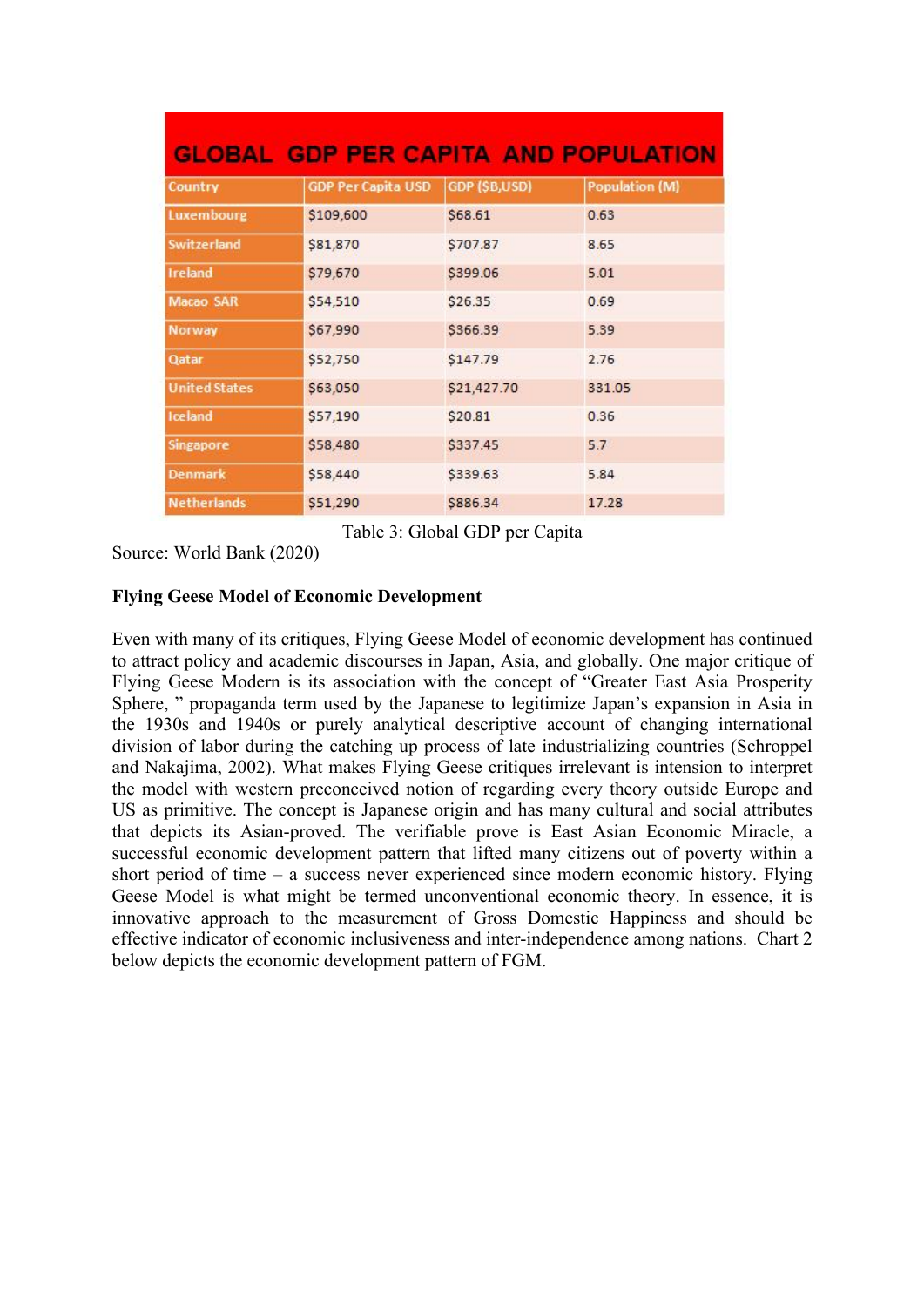

Chart 2: Flying Geese Economic Development Pattern

Source: grips.com

# **Theory of Morality and Economy**

Excellent application of morality and economy is what most economic assumption about Japan and its rapid economic development ignored for so long. The idea of paring economy with morality has been one of the challenges facing economists for decades. Describing economic incentives and governance, Samuel Bowles, in his book, " The Moral Economy-Why Good Incentives Are No Substitute for Good Citizens," argues that an erosion of the ethical and other social motivation essential to good government could be an unintended cultural consequences of policies that economists have favored, including more extensive and better-defined private property rights, enhanced market competition, and the greater use of monetary incentives to guide individual behavior. Bowles, further shows that these and other policies advocated as necessary to the functioning of a market economy may also promote self-interest and undermine the means by which a society sustains a robust civic culture of cooperative and generous citizens.

Low level of crime rates in Japan depicts classical example of cooperative citizens. Japan is success story of how patriotic citizens can contribute to their nation's economic development. Social norms based on Confucius philosophy can be one of the yardstick to measure the level of Japanese patriotic zeal. Kazuo Inamori, the founder of two Japanese corporate giants (KDDI and Kyocera) and the author of "A Compass To Fulfillment- Passion and Spiritual in Life and Business," believes that the issues currently confronting the human race, including environmental destruction, terrorism, and international disputes, are caused by evil thoughts that each individual harbors in his or her mind. Inamoto refers to evil thoughts as selfish, unbounded greed that has been the driving force behind the worrisome trajectory of our current civilization. In the introduction of his book written in Japanese but translated to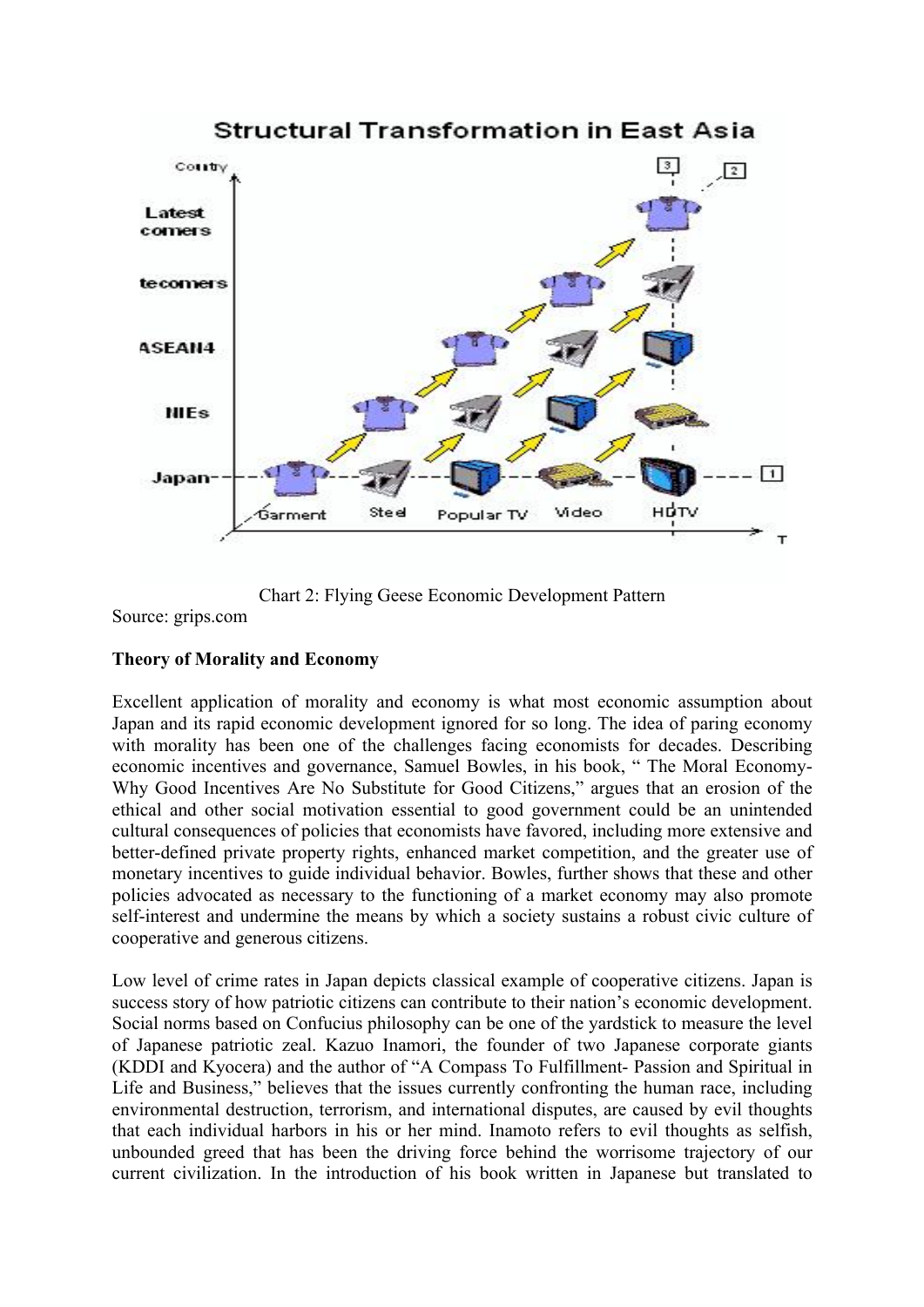English and other foreign languages, Inamori criticizes conventional economic thoughts and calls humanity that it is time to earnestly explore how humanity can coexist on this planet by basing our way of life not on economic growth driven by selfish desire, but on consideration, love, affection, and altruism.

A Japanese Scholar, Dr.Chikuro Hiroike, the founder of the Moralogy Foundation, in his Treatise On Moral Science, outlines the ethical problems that present themselves in variety of connected areas, especially the economy, management, religion, and society. Dr.Hiroike, who was an ardent follower of Confucius business philosopher of Shibusawa Eiichi, advocates for business ethics based on the idea of unity of morality and the economy. In his view, organization contributes to the sound development of economic world and meant to promote business management with the principles of "San-Po-Zen (three-way virtue, meaning all involved parties are able to benefit). Moralogy Foundation is the head office for Japan Morality Business Association.

Shibusawa Eiichi is a Japanese industrialist, who helped established more than 500 companies and organizations that transformed modern Japan economic history. His major contribution to economic development theory is the introduction of join-stock corporations. Shibusawa's philosophy of economic is based on the unity of morality and economy. He cautioned against the pursuit of profit alone, derived inspiration from Confucian Analects, and a promoter of Confucius capitalism. He is regarded as a moral capitalist, who contributed to founding of Tokyo Stock Exchange, Tokyo Chamber of Commerce, numerous educational and philanthropic organizations.

Having outlined the Global GDP indicators and Asian ranking, the theory of GDP measurement, the Global GDH indicators and Asian ranking, literature reviews on Asian Economic Development, looking at flying geese model of development FGM, theory of morality and economy through the exposition of Japanese scholars and industrialists like Inamori, Chikuro Hiroike, and Shibusawa Eiichi, this research work will move on to the research methodology. In research methodology, model will be specified to find relationship between GDP and GDH, using statistical techniques.

# **Methodology**

In this section of the study, we are going to look at the comparative analysis of GDP and GDH, applying statistical methodology. We start by presenting a chart of Japanese Gross Domestic Happiness with data from World Happiness Report 2020.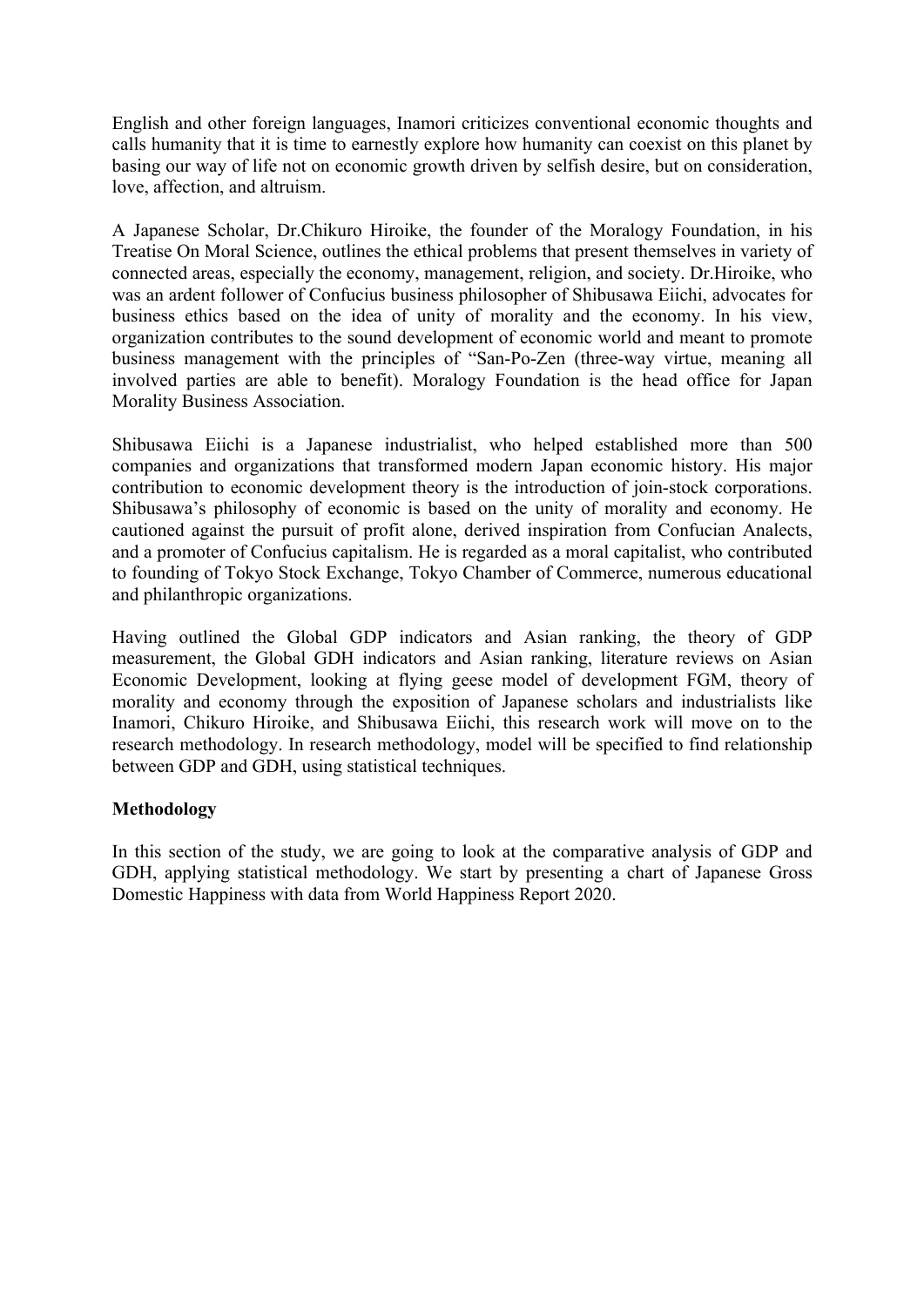| <b>JAPAN GDH INDICATORS</b> |                |                           |                          |                                                             |                                             |                |                                     |                           |                                  |
|-----------------------------|----------------|---------------------------|--------------------------|-------------------------------------------------------------|---------------------------------------------|----------------|-------------------------------------|---------------------------|----------------------------------|
| <b>Year</b>                 | life<br>Ladder | Log GDP<br>Per<br>Capital | <b>Social</b><br>Support | <b>Healthy</b><br>Life<br>Expectan<br>cy At<br><b>Birth</b> | Freedom<br><b>To Make</b><br>Life<br>Choice | Generosi<br>tv | Percepti<br>on of<br>Corrupti<br>on | Positive<br><b>Effect</b> | <b>Negative</b><br><b>Effect</b> |
| 2005                        | 8518           | 10528                     | 0.87                     | 73.2                                                        | 019                                         |                | 0.05                                | 0.739                     | 0.153                            |
| 2007                        | 6.230          | 10551                     | 0.53                     | 7144                                                        | 0.796                                       | $-0.08$        | 0.10                                | 0.731                     | 0.207                            |
| 2008                        | 5.811          | 10548                     | 0.887                    | 7358                                                        | 0772                                        | $-0.135$       | 0.119                               | 8.78                      | 0.191                            |
| 2009                        | 5.145          | 10.491                    | 0.88                     | 710                                                         | 0.73                                        | $-0.21$        | 0.74                                | 0.765                     | 010                              |
| 2010                        | 6.057          | 10532                     | 0,802                    | 73.1                                                        | 0772                                        | $-0.14$        | 0.77                                | 0.127                     | 0.111                            |
| 2011                        | 8.283          | 10532                     | 0.917                    | 7351                                                        | 0114                                        | $-0.052$       | 0.734                               | 0.776                     | 0.101                            |
| 2012                        | 5.5            | 10548                     | 0.815                    | 74.18                                                       | 0753                                        |                | 0.002                               | 0.777                     | 0.171                            |
| 2013                        | 5.859          | 1057                      | 0.824                    | 74.34                                                       | 0121                                        | $-0.147$       | 0.65                                | 0.784                     | 0.175                            |
| 2014                        | 5.323          | 10575                     | $\mathbf{u}$             | 74.52                                                       | 013                                         | $-0.139$       | 0.6D                                | 0.742                     | 0.189                            |
| 2015                        | 5.88           | 10511                     | 0,923                    | 74.7                                                        | 0.132                                       | $-0.155$       | 0.6%                                | 0.78                      | 0.179                            |
| 2016                        | 5,955          | 10595                     | $\mathbf{u}$             | 74.1                                                        | 0136                                        | $-0.062$       | 0.67                                | 076                       | 0.192                            |
| 2017                        | 5,811          | 10.818                    | 0112                     | 74.5                                                        | <b>Q145</b>                                 | $-0.206$       | 0.69                                | 0.74                      | 0.176                            |
| 2018                        | 5.784          | 10.023                    | 1116                     | 75                                                          | 0773                                        | $-0.201$       | 0.00                                | 0.703                     | 0.185                            |
| 2019                        | 5.800          | 10.632                    | 0.171                    | 75.1                                                        | anne                                        | $-0.255$       | 0.6D                                | 0.743                     | 0.134                            |
| 2020                        | 6.113          | 1051                      | 0.117                    | 75.2                                                        | 0.08                                        | $-0.259$       | 0.40                                | 0.742                     | 0.188                            |

Table 4: Japan GDH Indicator

Source: World Happiness Report (2020)

# **Model Specification**

Model specification is used specify the models and find out the relationship between GDP and GDH. Objective is to find out whether GDP Contributes to GDH. Ex-post factor data analysis will be applied in the study, using selected variables from Japan's GDH indicators.

Due to lack of exact single data that can define GNH, various proxies were used, hence, the following four equations which were used to examine each proxy of GNH against other variables

 $SS = f(LGDP, HLEX, FC, PC)$  $HELIX = f(LGDP, SS, FC, PC)$  $FC = f (LGDP, SS, HLEX, PC)$ PC = f (LGDP, SS, HLEX, FC) **Equation Two**

SS (Social support), HELIX (Healthy Life Expectancy, FC(Freedom), PC(Corruption Perception)

# **Presentation and Discussion of Result of the Finding**

SS = f (LGDP, HLEX, FC, PC) **Equation Three**

From the OLS result for equ.1, LGDP has a positive and insignificant impact on social support with coefficient and p.value of 0.277990 and 0.0848 respectively. The insignificant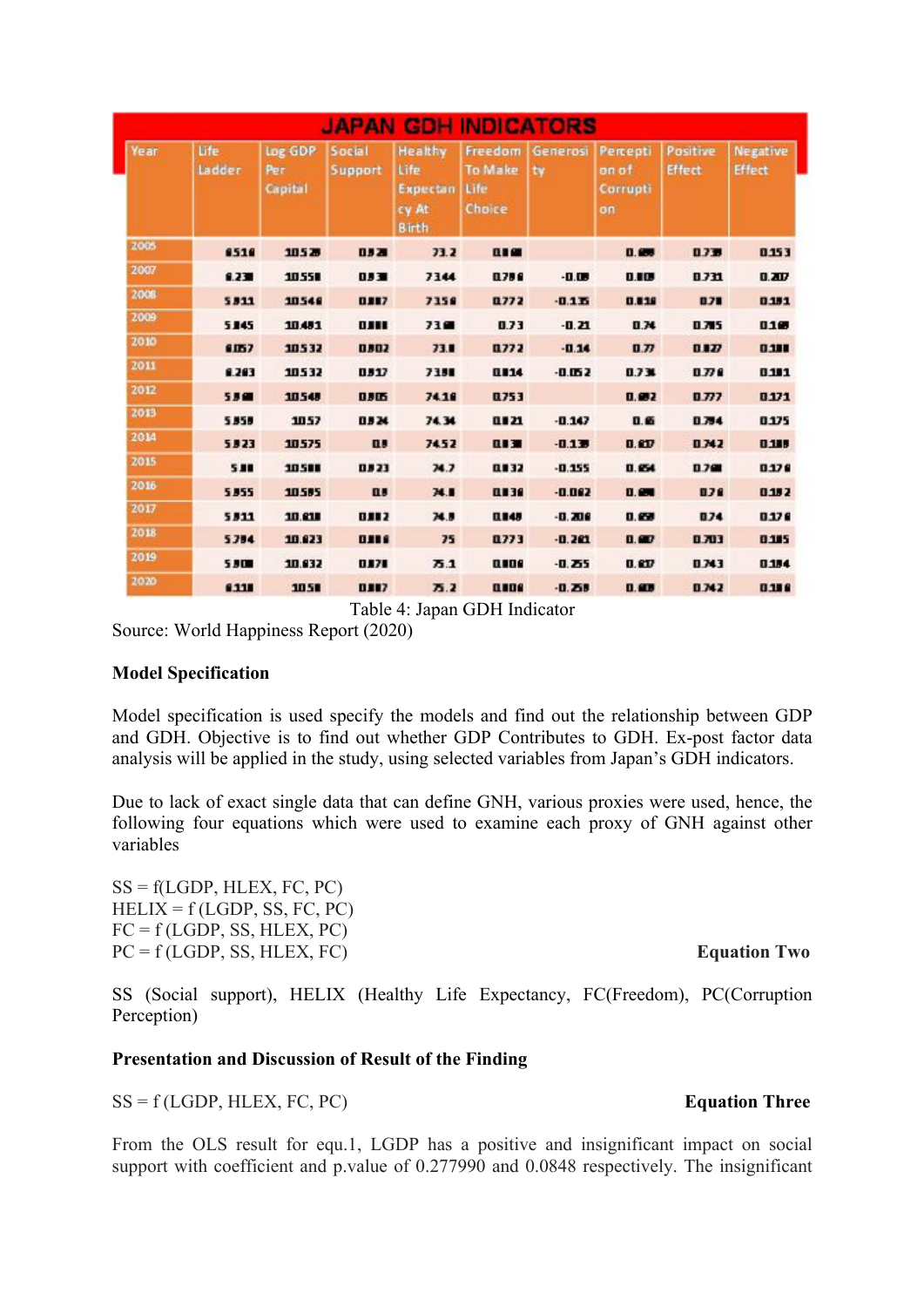impact could be as a result of using aggregate measure (LGDP) for individual level performance. The implication of the result as supported by Inglehart et al. (2008) is that material growth, in terms of GDP per capita, is welfare-improving measure in developing countries, as it takes people out of poverty which does not translate to meaningful impact in the developing societies, like Nigeria and some developing economies in Africa, where survival is taken for granted and human development becomes the only valuable goal. However, many economists and social scientists have concluded that, in developed countries like Japan, economic growth has little impact on well-being and should therefore not be the primary goal of economic policy (Oswald, 1997).

HELIX = f (LGDP, SS, FC, PC) **Equation Four**

GDP per capita has negative and significant impact on health life expectancy with the coefficient of -1.11E-11 and probability value of 0.0114. it is undeniable that overall there is no progress in quality of life without GDP growth, but a negative factor implies that poor economic performance could be inhibitor to healthy life expectancy, leading to increase in infant mortality and child death which are measures of life expectancy.

FC = f (LGDP, SS, HLEX, PC) **Equation Five**

GDP per capita has positive and insignificant impact on Freedom of choice. This means that there is positive effect of increased income on gross national happiness through freedom of choice, but not significant. This is supported by the coefficient of 0.398312 and p.value of 0.1918. Greater income per capita always comes with increased labour productivity, which means a greater choice in time-use for those who are concerned. As argued by Sen (2001), it is because it enhances the freedom of choice (by enlarging their set of capacities) that growth is expected to raise people's well-being. Identically, GDP growth is known for being associated with demographic transitions in developing countries.

PC = f (LGDP, SS, HLEX, FC) **Equation Six**

The growth of domestic economy exhibit positive significant impact on Perception of corruption with coefficient of 0.94450 and probability value of 0.0020. The result could be justified by the ill practices that emanate at the point of increased well being of most people. This result is against the apriori expectation that corruption has negative impact on GDP of any country.

# **Correlation**

From the correlation result, it can be deduced that LGDP has both positive and negative relationship with gross domestic happiness in Japan, as can be seen in the proxies (SS - 0.3616000, HLEX – 0.82834547, FC – 0.38833069 and PC -0.5741513).

Generally, as depicted by the statistical result, higher income leads to higher happiness, meaning that individuals become happier as their country grow richer. However, from the findings, the study concludes that income growth increases happiness over time but not always and weakly as the outcome of the results are positive, negative, significant and insignificant.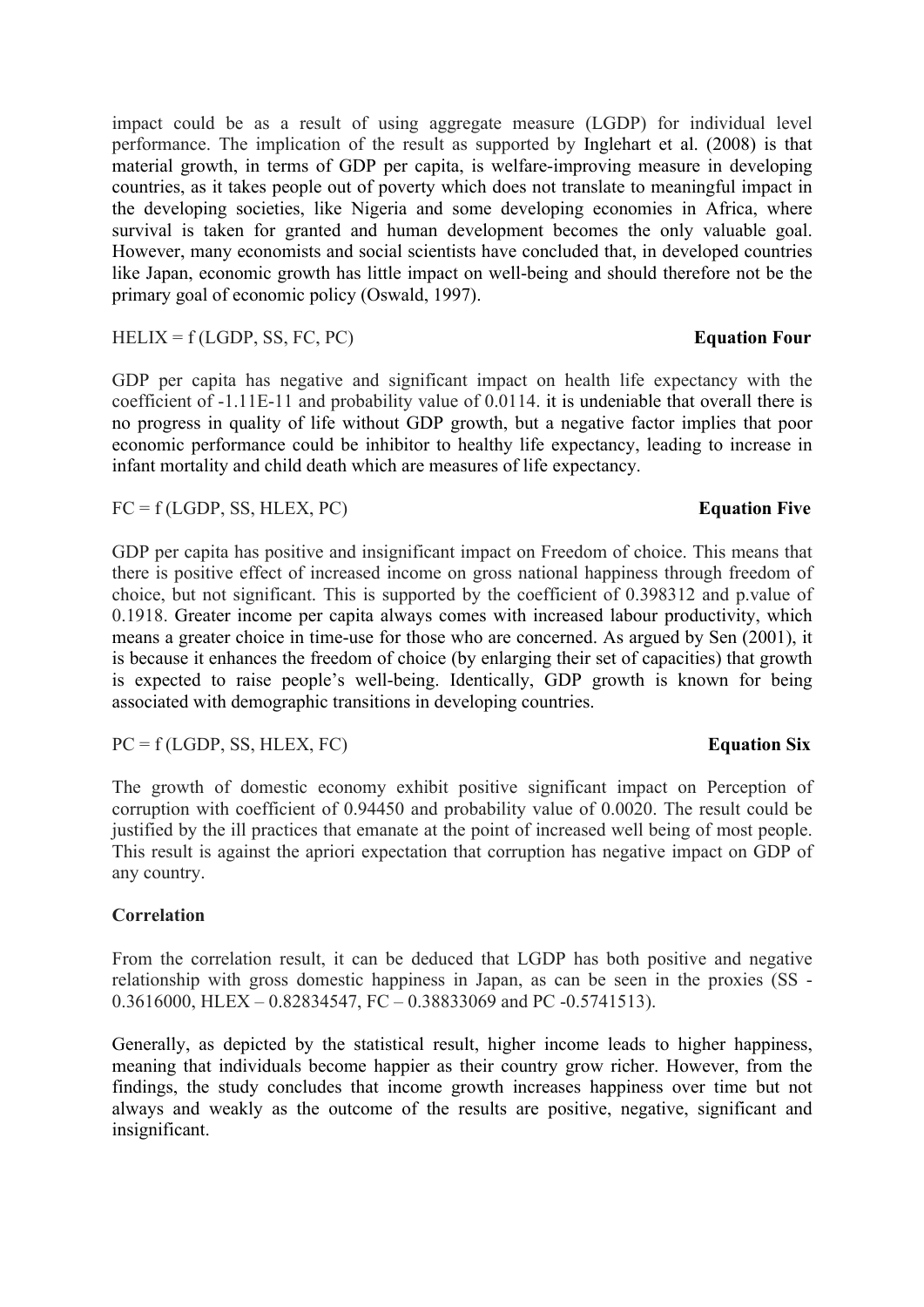# **Conclusion**

Over the years there have been resenting voices against GDP as instrument of measurement of economic success. Some arguments against GDP are: most developing countries remain poor as inequality among nations has continued to expand; per capita income growth does not transform to per happiness, even in some developed economies; GDP rebasing does not solve the problems of poverty reduction, increase in unemployment and problem of inequality. Most economists are concerned about economic liberalization as promoted by the capitalists and its contribution in constant global economic crises. Notable critiques of GDP and western economic theories are: Joseph Stiglitiz, Nicolas Sarkozy, Amartya Sen, and Jean-Paul Fitoussi, Alan Krueger, Zachary Karabell, Jawaharlal Nehru, Paul Romer, Samuel Bowles.

Asian economic development models are analyzed through Flying Geese Model, developed by Kaname Akasumatsu and the theory of morality and economy as posited by the philosophies of Kazuo Inamori, Chikuro Hiroike, and Shibusawa Eiichi.

Through methodology, the studies analyzed Japan; s Gross Domestic Happiness data from World Happiness Report. From the correlation result, it can be deduced that LGDP has both positive and negative relationship with gross domestic happiness in Japan. The study proved the efficacy of Asian home-grown economic development models and recommends the applying of Asian these models by other developing countries.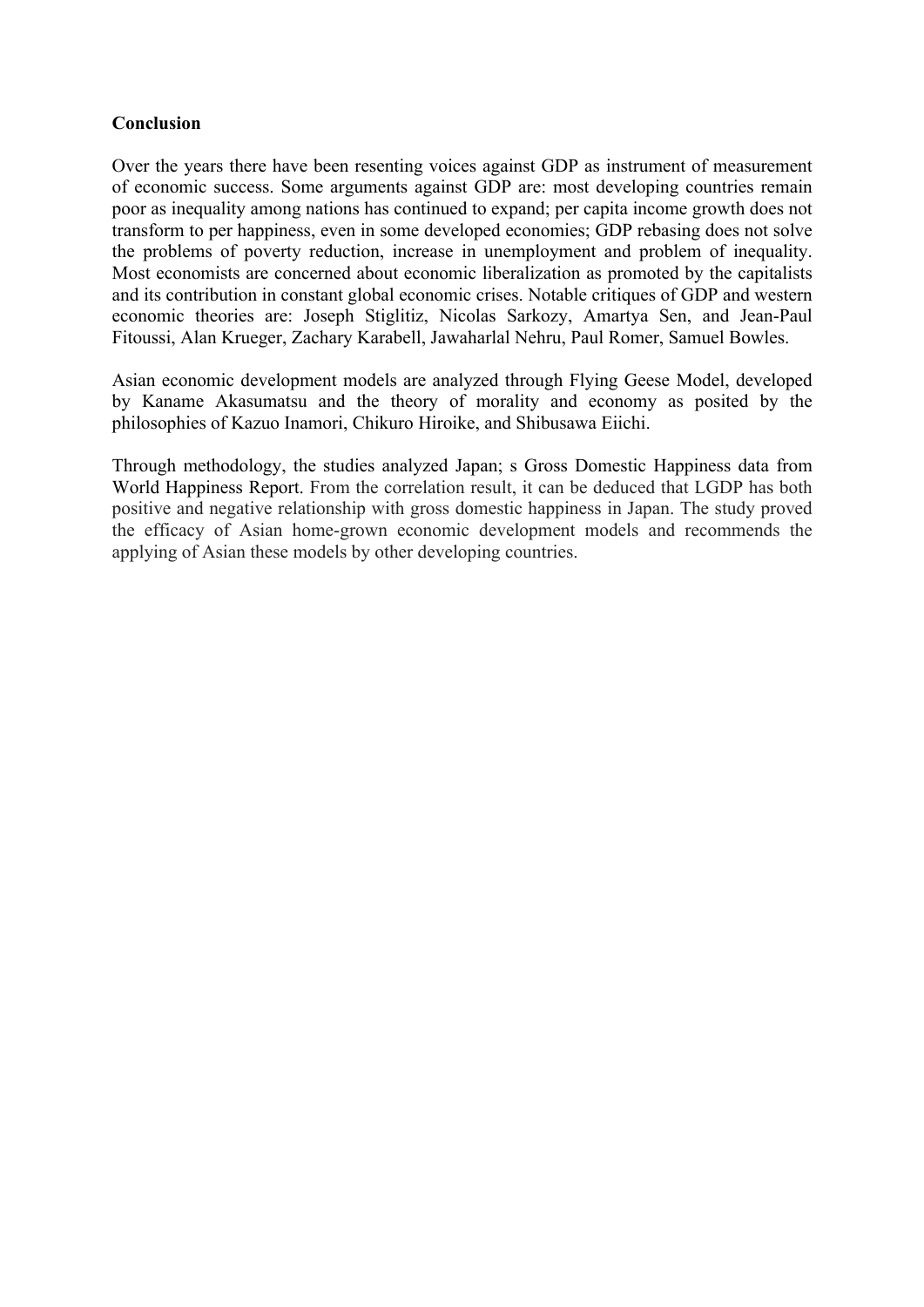# **References**

- Akamatsu, Kaname (1961). A theory of unbalanced growth in the world economy. Weltwirtschaftliches Archiv, 86, 196 – 217.
- Akinterinwa, B.A. (2015). PMB's visit to the US as new foundation for Nigeria-United States. Abuja: Thisday , The Sunday Newspaper. July 19, 2015.
- Gurría, A. (2014). From growing inequalities to inclusive growth: symposium on Japan's  $50<sup>th</sup>$ anniversary as a member of the OECD: Retrieved From http://www.oecd.org/about/secretary-general/from-growing-inequalities-to-inclusivegrowth.htm.
- Jhingan, M.L. (2011), *The Economics of development and planning* (P.72-77). Delhi: Vrinda Publications(P) Ltd.
- Helliwell, John F., Layard R., Sachs J., and De Neve. J (2021). World happiness report 2021. New York: Sustainable Development Solutions Network.
- Hiroike, C. (1926). *Treatise on moral science*. Kashiwa: Moralogy Foundation
- Inglehart et al. (2008). Development, freedom, and rising happiness: A global perspective (1981 – 2007). Retrieved From www. journals.sagepub.com.
- Inamoto, K. (2009). *A compass to fulfillment- passion and spiritual in life and business*. Tokyo: Sunmark Publishing, Inc.
- Karabell, Z. (2014). *The leading indicators – a short history of numbers that rule our world.* New York: Simonand Schuster Paperbacks.
- Komlik, O. (2017). The washington consensus: Sociology of Economics and History of Ideas. Retrieved From www.economicsociology.org/2017/09/19/the-washington consensus-sociology-of-economics-and-history-of-ideas/
- Kodansha International (1995). *Japan: Profile of a nation*. Tokyo: Kodansha International Ltd.
- Krugman, P. (2009). The return of depression economics and crisis of 2008. New York: W.W.Norton and Company, Inc. Lohr, S. (2021). Once Tech's Favorite Economist, Paul Romer is Now a Thorn in Its Side. Retrieved From www.seattletimes.com/ business/ once- tech's – favorite-economist-now- a- thorn- in-its-side/
- Oswald, A.J. (1997). Happiness and economic performance. The Economic Journal, 107, 1815 – 1831.
- United Nations World Happiness Report 2020. Retrieved From: www.nocamel.com/
- Weeks, J. (2018). Free markets and the decline of democracy. Retrieved From www.braveneweurope.com.